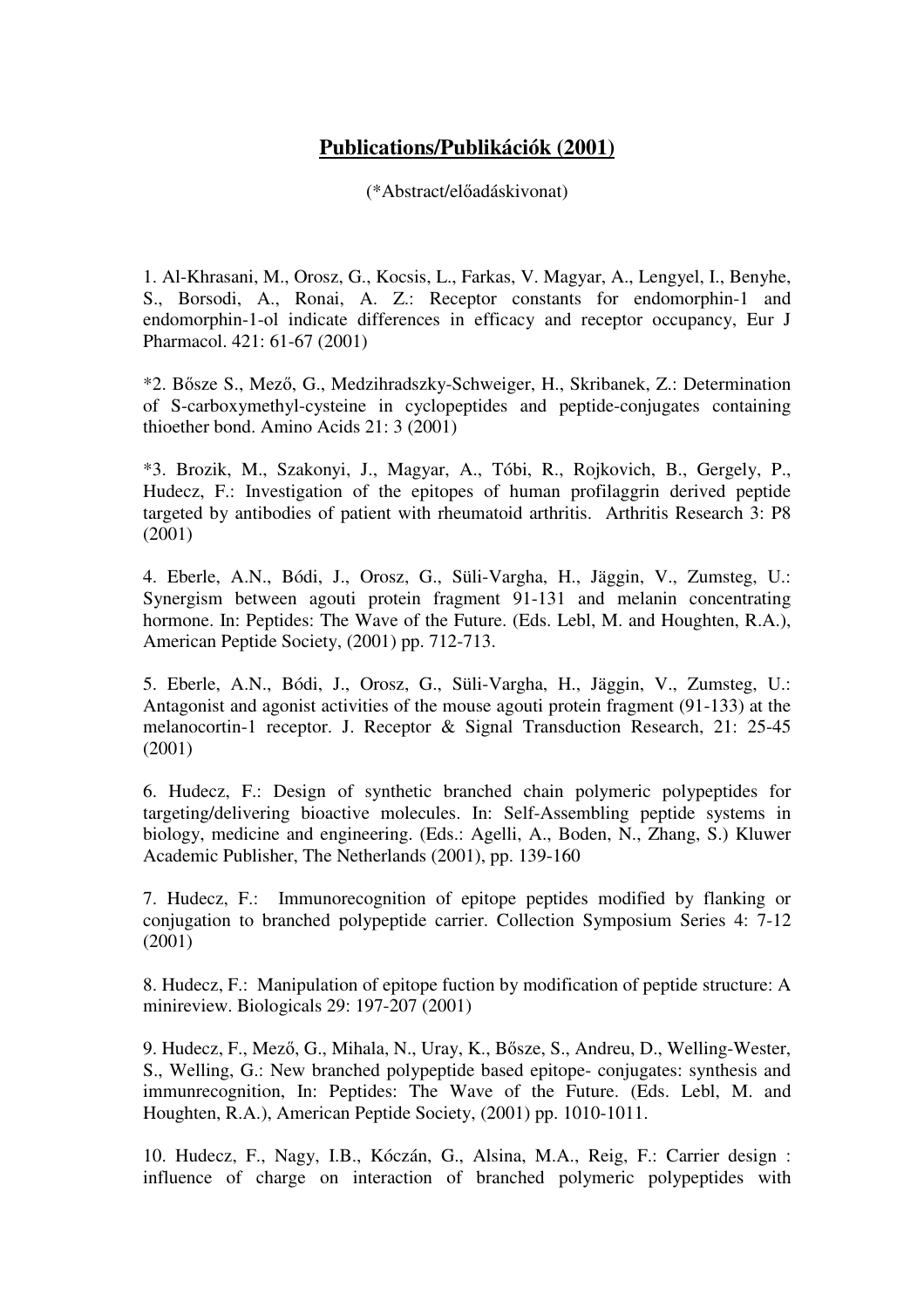phospholipid model membranes. In: Biomedical polymers and polymer therapeutics. (Ed.: Chiellini, E., Sunamoto, J., Migliaresi, C., Ottenbrite, R.M., Cohn, D.) Kluwer Academic/Plenum Publishers, New York (2001), pp. 103-120, ISBN 0-306-46472-1

11. Hudecz, F., Price, M.R., Pimm, M.V.: Carrier effect on biodistribution of covalently attached antibody epitope peptide from mucin 1. In: Peptides 2000, Proceedings of 26th European Peptide Symposium (Eds. Martinez, J., Fehrentz, J-A.) EDK, Paris, France pp. 871-872 (2001)

12. Hudecz, F., Uray, K., Windberg, E., Illyés, E., Majer, Z., Price, M.R., Sebestyén, F.: Epitope recognition of a heteroclitic monoclonal antibody specific for mucin 2 glycoprotein: combinatorial approach. In: Innovation and Perspectives in Solid Phase Synthesis & Combinatorial Libraries, 1999 (Ed. Epton, R.) Mayflower Worldwide Ltd, Birmingham, UK, pp. 169-172 (2001)

13. Igaz, P., Bősze, S., Tóth, S., Falus, A., Hudecz, F.: C-terminal peptides of interleukin-6 modulate the expression of the junB protooncogen and the production of fibrinogen by HepG2 cells. Biol.Chem. 382, 669-676 (2001)

14. Illyés, E., Kőhidai, L., Bősze, S., Láng, O., Vékey, K., Medzihradszky-Schweiger, H., Sebestyén F., Hudecz, F.: New chemotactic peptides. In: Peptides 2000, Proceedings of 26th European Peptide Symposium (Eds. Martinez, J., Fehrentz, J-A.) EDK, Paris, France pp. 227-228 (2001)

15. Kocsis, L., Benyhe, S., Borsodi, A., Rónai, A.Z., Magyar, A., Orosz, G.: Opioid related peptide alcohols: Structure-activity studies. In: Peptides 2000, Proceedings of 26th European Peptide Symposium (Eds. Martinez, J., Fehrentz, J-A.) EDK, Paris, France pp. 823-824 (2001)

\*16. Kocsis, L., Lengyel, I., Borsodi, A., Rónai, A.Z., Al-Kharasani, M., Orosz, G.: Opioid analog peptide alcohols. Amino Acids 21: 70 (2001)

17. Kóczán, G., Csík, G., Csámpai, A., Balog, E., Bősze, S., Sohár, P., Hudecz, F.: Synthesis and characterisation of 4-ethoxymethylene-2-[1]-naphtyl-5(4H)-oxazolone and its fluorescent amino acid derivatives. Tetrahedron 57: 4589-4598 (2001)

18. Kóczán, G., Mihala, N., Szlávik, Z.: Bruckner termi előadások (beszámoló). Magyar Kémikusok Lapja 56: 67-68 (2001)

\*19. Ligeti, M., Orosz, G., Magyar, A.: Sythesis of nociceptin analogues containing carbamoyl bond instead of peptide bond. Amino Acids 21 (1): 70-71 (2001)

\*20. Magyar, A., Brózik, M., Tóbi, R., Szabó, T., Szakonyi, J., Rojkovich, B., Gergely, P., Hudecz, F.: Studying the role of the citrullin-containing epitopes of filaggrin in rheumatoid arthritis. Amino Acids 21:24 (2001)

21. Magyar, A., Uray, K., Szakonyi, J., Brózik, M., Rojkovich B., Gergely P., Hudecz F.: Protein-based detection of anti-filaggrin antibodies in rheumatoid arthritis. In: Peptides 2000, Proceedings of 26th European Peptide Symposium (Eds. Martinez, J., Fehrentz, J-A.) EDK, Paris, France pp. 253-254 (2001)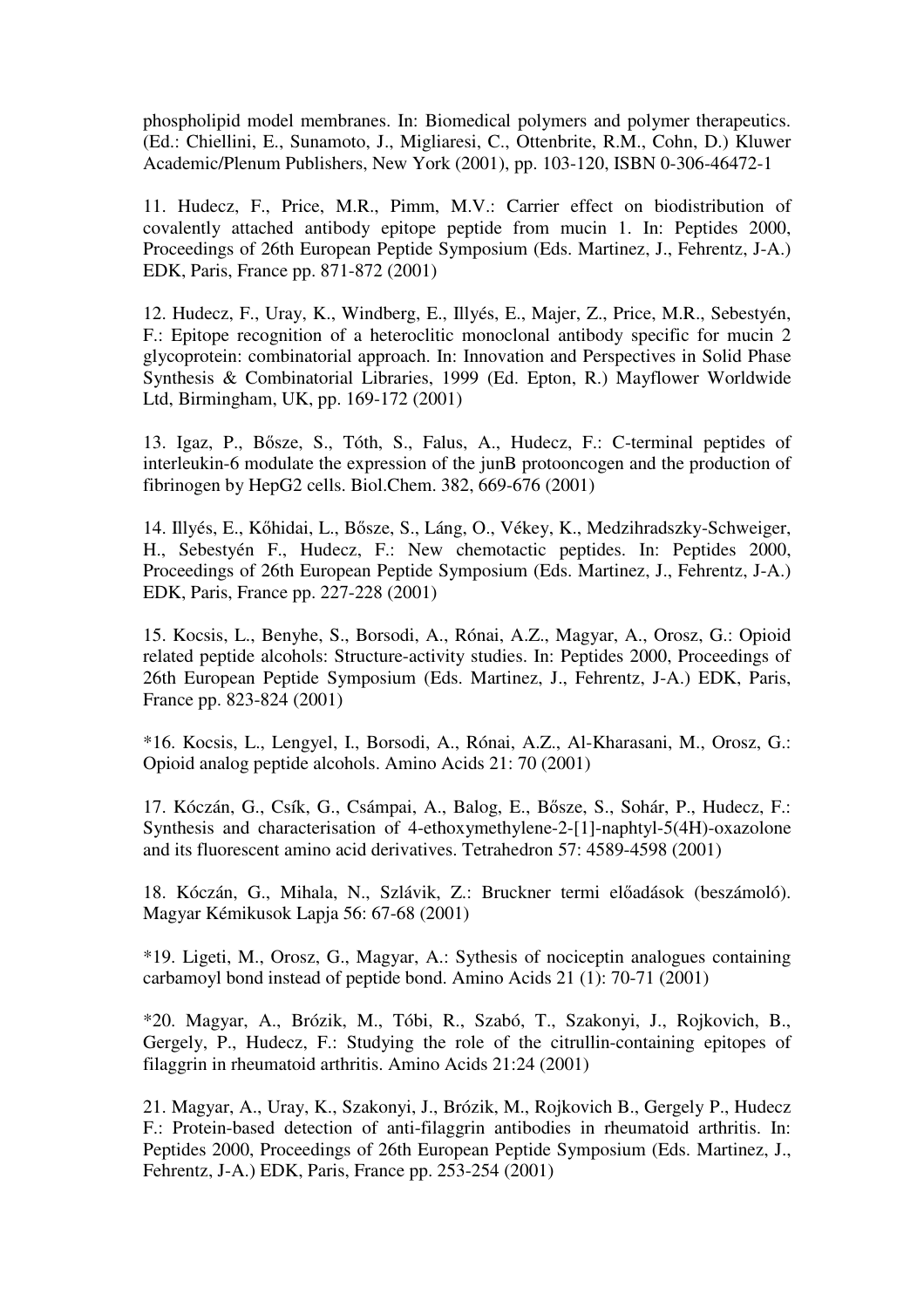22. Mező, G., Kalászi, A., Reményi, J., Mihala, N., Majer, Zs., Láng, O., Kőhidai, L., Barna, K., Gaál, D. : Synthesis of new carrier molecules based on repeated tuftsin sequences. In: Peptides 2000, Proceedings of 26th European Peptide Symposium (Eds. Martinez, J., Fehrentz, J-A.) EDK, Paris, France pp. 679-680 (2001)

23. Mező, G., Schlosser, G., Majer, Zs., Vass, E., Borras, E., Andreu, D., Hudecz, F.: Synthesis and conformational studies of 9-22 and 278-87 epitopes from HSV-1 glycoprotein D. In: Innovation and Perspectives in Solid Phase Synthesis & Combinatorial Libraries, 1999 (Ed. Epton, R.) Mayflower Worldwide Ltd, Birmingham, UK pp. 315-318 (2001)

24. Mező, G., Skribanek, Zs., Vita, C., Hudecz, F.: Oligomer Synthesis from a MUC1 20-mer tandem repeat unit using minimal side chain protection under fragment condensation. In: Innovation and Perspectives in Solid Phase Synthesis & Combinatorial Libraries, 1999 (Ed. Epton, R.) Mayflower Worldwide Ltd, Birmingham, UK pp. 319-322 (2001)

25. Mihala, N.: Fehérjék és fehérje méretű polipeptidek előállítása kémiai ligációval. Biokémia 25: 26-31 (2001)

26. Mihala, N., Bódi, J., Gömöry, Á., Süli-Vargha, H.: An altrenative solid phase peptide fragment condensation protocol with improved efficiency. J. Peptide Sci. 7: 565-568 (2001)

27. Mihala, N., Bódi, J., Majer, Z., Gömöry, A., Süli-Vargha, H.: Synthesis and conformation of oligomer elastin sequences. In: Innovation and Perspectives in Solid Phase Synthesis & Combinatorial Libraries, 1999 (Ed. Epton, R.) Mayflower Worldwide Ltd, Birmingham, UK pp. 323-324 (2001)

28. Mihala, N., Bódi, J., Oláh, J., Jeney, A., Süli-Vargha, H.: Synthesis of C-terminal domain sequences of tissue inhibitor of metalloproteinase-1 for structure – biological activity relationship investigations. In: Peptides 2000, Proceedings of 26th European Peptide Symposium (Eds. Martinez, J., Fehrentz, J-A.) EDK, Paris, France pp. 683- 684 (2001)

\*29. Mucsi, Z., Bódi, Á., Gráf, L., Perczel, A., Patthy, A., Orosz, G.: A serine protease inhitor model: Synthesis and biology. Amino Acids 21: 29 (2001)

30. Mucsi, Z., Bódi, Á., Gráf, L., Perczel, A., Patthy, A., Orosz, G.: Modelling of SGCI, a serine protease inhibitor. In: Peptides 2000, Proceedings of 26th European Peptide Symposium (Eds. Martinez, J., Fehrentz, J-A.) EDK, Paris, France pp. 433- 434 (2001)

31. Nagy, I.B., Majer, Z., Hudecz, F.: Effect of phospholipid bilayers on solution conformation of branched polymeric polypeptides and peptide-polymer conjugates. Biopolymers 58: 152-164. (2001)

32. Ősz, K., Várnagy, K., Sóvágó, I., Lennert, L., Süli-Vargha, H., Sanna, D., Micera, G.: Equilibrium and structural studies on transition metal complexes of amino acid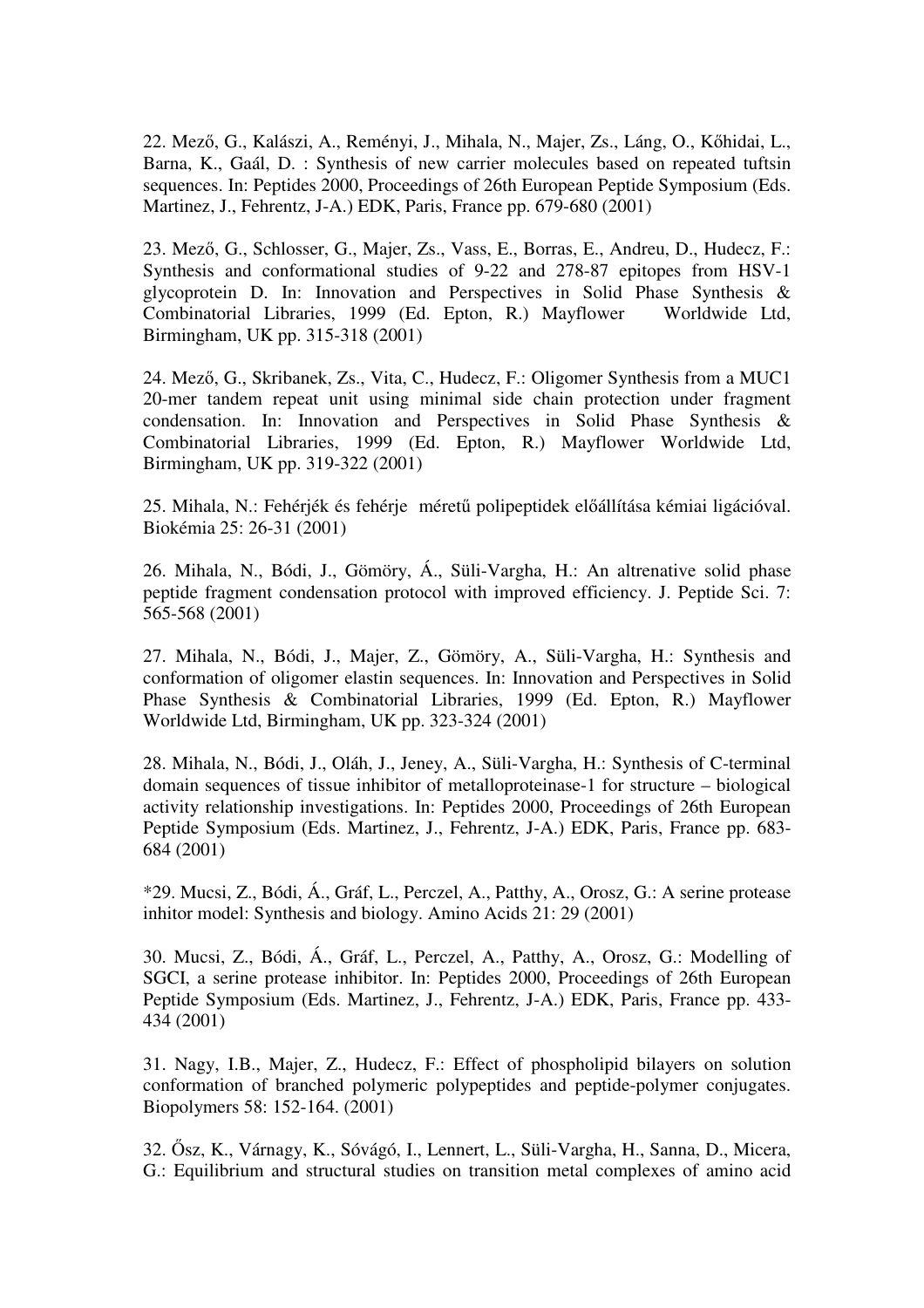derivatives containing the bis(pyridin-2-yl)methyl residue. New J. Chem., 25: 700-706 (2001)

\*33. Ősz, K., Várnagy, K., Sóvágó, I., Süli-Vargha, H., Micera, G, Sanna, D.: Transition metal complexes of peptides containing chelating imidazole-N donors. J. Inorg. Biochem., 86: 367 (2001)

34. Pályi, I., Vincze, B., Mező, I., Pató, J., Kálnay, A., Gaál, D., Seprődi, J., Hudecz, F. Mező, G., Lovas, S., Murphy, R.F.: GnRH analogue conjugates with high anticancer selectivity. Drugs of the Future 26: 51-59 (2001)

\*35. Reményi, J., Hegedűs, T., Sarkadi, B., Tóth, S., Falus, A., Gaál, D., Hudecz, F.: Daunomycin-polypeptide conjugates: in vitro antitumour effect in sensitive and multidrug resistant cell lines. Eur. J. Cancer 37 (S6): S66 (2001)

36. Reményi J., Hegedűs T., Sarkadi B., Hudecz F.: Effect of a daunomycinpolypeptide conjugate in multidrug resistant tumor cell lines. In: Peptides 2000, Proceedings of 26th European Peptide Symposium (Eds. Martinez, J., Fehrentz, J-A.) EDK, Paris, France pp. 941-942 (2001)

37. Reményi, J., Tóth, S., Fabra, A., Falus, A., Hudecz, F.: Polypeptide based bioconjugates containing daunomycin isomers: synthesis, chemical stability and in vitro antitumour effect. In: Innovation and Perspectives in Solid Phase Synthesis & Combinatorial Libraries, 1999 (Ed. Epton, R.) Mayflower Worldwide Ltd, Birmingham, UK pp. 349-350 (2001)

38. Süli-Vargha, H., Nádasi, H., Mihala, N., Morandini, R., Ghanem, G. : Synthesis and biological activity of double cyclic RGD containing peptides. In: Peptides 2000, Proceedings of 26th European Peptide Symposium (Eds. Martinez, J., Fehrentz, J-A.) EDK, Paris, France pp. 749-750 (2001)

39. Szikra, J., Benyhe, S., Orosz, G., Darula, Z., Piot, J. M., Fruitier, I., Monory, K., Hanoune, J., Borsodi, A.: Radioligand binding properties of VV-hemorphin 7, an atypical opioid peptide. Biochem Biophys Res Commun. 281 (3): 670-677 (2001)

40. Szabó, R., Pállinger, É., Mező, G., Kőhidai, L., Hudecz, F.: Effect of polylysine based polymer polypeptides to chemotaxis and phagocytosis of the unicellular Tetrahymena pyriformis GL. In: Peptides: The Wave of the Future. (Eds. Lebl, M. and Houghten, R.A.), American Peptide Society, (2001) pp. 652-653.

41. Uray K., Prohászka Z., Bánhegyi D., Füst G., Hudecz F.: Searching for linear antibody epitopes of HSP 60/65 heat shock proteins specific for HIV infection. In: Peptides 2000, Proceedings of 26th European Peptide Symposium (Eds. Martinez, J., Fehrentz, J-A.) EDK, Paris, France pp. 763-764 (2001)

42. Windberg, E., Hudecz, F., Marquardt, A., Bősze, S., Sebestyén, F., Przybylski, M.: Analysis and characterization of combinatorial mixtures of mucin-2 antigen peptides. In: Peptides: The Wave of the Future. (Eds. Lebl, M. and Houghten, R.A.), American Peptide Society, (2001) pp. 316-317.